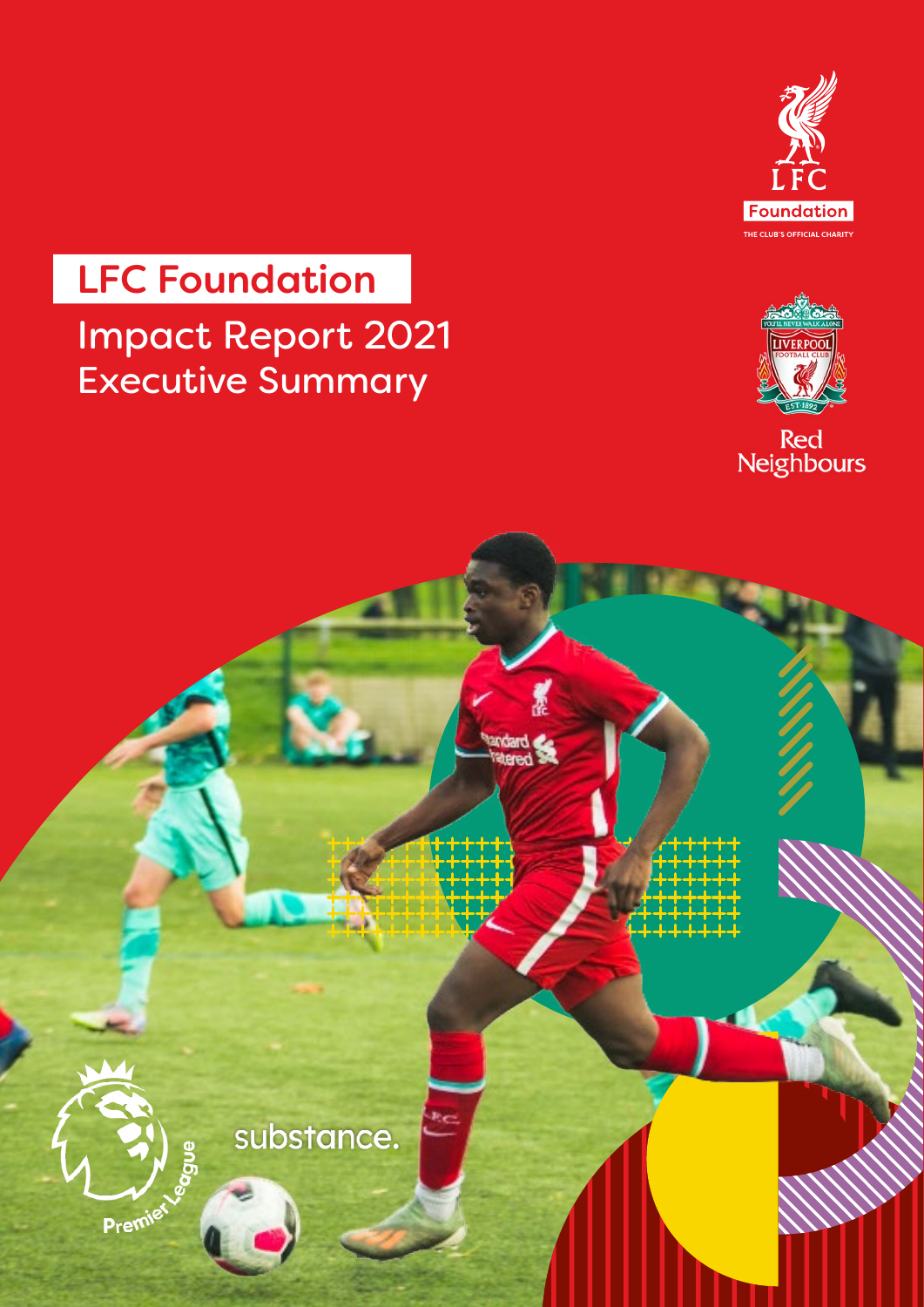# LFC Foundation



Impact Report 2021



This marks the charity's journey of improving our evidence-based practice and on-going commitment to improving the standard of the services we offer to our participants.

Over the past 12 months we have made significant improvements to the way we collect our impact data, the type and quality of the data we receive and how this intelligence is used. This enables us to deliver the very best services and experiences for young people and families, and to achieve our mission of creating life changing opportunities for those living in our most underserved communities.

It also helps to ensure our resources are directly addressing the key issues our participants face in their daily lives, and that all funding we generate and receive is effectively utilised for that purpose.

The global pandemic is a good example of why this is so important, as it enabled the Foundation, Liverpool Football Club's local CSR team 'Red Neighbours' and indeed LFC as a whole to provide emergency support to local families in the areas they needed it the most, including food provision and mental health support.

Over the course of the past 12 months Substance has worked with the LFC Foundation to help them demonstrate the impact and value of their work. That task was brought into stark relief in the context of the global pandemic that has affected so many lives and the work of those that seek to serve less fortunate individuals and communities.

During this time, we have been struck by their unceasing effort to deliver high quality, impactful work in the most trying of circumstances. In such contexts it is often quite easy to set aside concerns about monitoring, measuring and reporting. That has not been the case with the LFC Foundation. Rather, alongside their frontline delivery, they have brought renewed attention and focus to the task of not only telling the story of their work but also using learning and evidence to improve their practice and impact.

In this report we are pleased to share an account of those efforts and the ways in which they are enabling the organisation to be better at what they do and better at demonstrating the difference that they make.

**Tim Crabbe** Chief Executive, Substance

# Foreword and Acknowledgements

**Welcome to the LFC Foundation and Red Neighbours season 20/21 impact report.**

> Whilst Monitoring, Evaluation and Learning (MEL) has been part of the LFC Foundation's work for some time, we recognise that in reality we are only on the start of the journey of accurately and effectively monitoring, recording and demonstrating the impact of our work, and we are committed to continuously developing this over the coming years.

**We are extremely proud of the work we deliver, but also recognise that we must always strive to improve, adapt, change and on occasion stop individual programmes if they are not meeting the needs of participants.**

For that reason, the development of evidence-based practice is key.

**Matt Parish**  CEO, LFC Foundation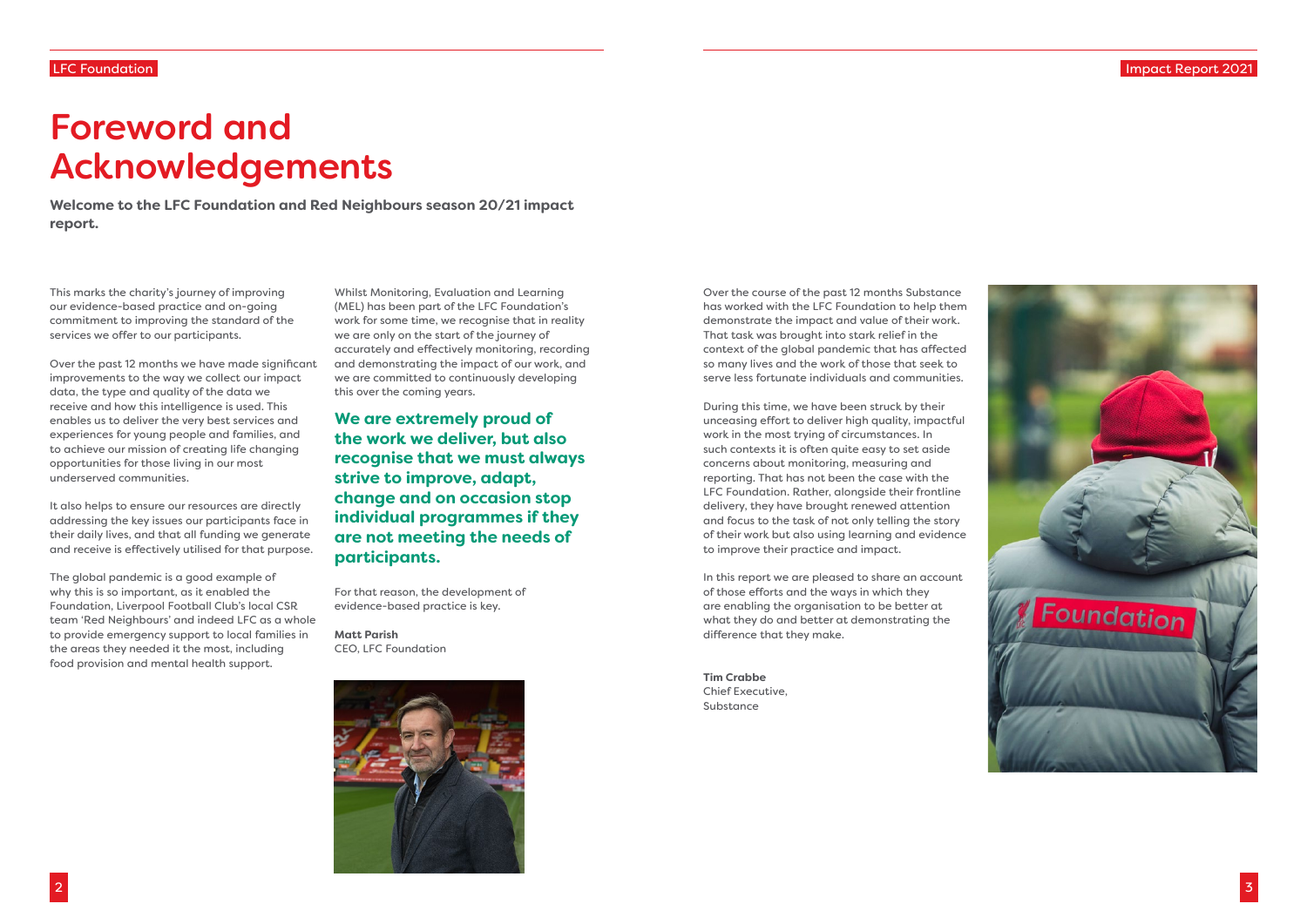# Executive Summary

The LFC Foundation (LFCF) is the official charity of Liverpool Football Club (LFC). Working in areas of high need and deprivation across the Liverpool City Region (LCR), it aims to deliver sustainable and long-term change for communities and to ensure that its work continues to benefit future generations. It is in this context that LFCF's desire to improve its impact practice has emerged. In pursuit of this aim Substance has worked with the Foundation over a 12-month period to build the ability to define, monitor, assess and report on the impact of its work in a comprehensive and sustainable way.

It is also the first time the Foundation has looked at impact jointly with Liverpool FCs local Corporate Social Responsibility (CSR) Team, Red Neighbours (RN), although joint projects have been delivered for some time. The RN team provides targeted support to the immediate areas around LFC's football homes of Anfield and Kirkby.

This process began with a Theory of Change which seeks to describe the change organisations want to make and the resources, activities and intermediate outcomes involved in making that change happen. For LFCF the long term goal is to work to reduce the negative impacts on those communities facing high levels of multiple deprivation across the Liverpool City Region and beyond.

In terms of assets and resources, the LFCF is first and foremost a reflection of its staff which is broadly reflective of the ethnic profile of Liverpool and the LCR and split around 2:1 in favour of male employees to female. LFCF has relatively high levels of staff retention and when asked to say how satisfied they were with their work at the Foundation, the average score was 7.35 on a scale of 0-10. When asked for one word to describe their experience of working for LFCF, 99% of those used were defined as positive in sentiment.

The LFCF is also able to mobilise the power of the LFC brand in order to promote its work both locally and globally through partnership programmes and linking to wider LFC activity. Across its social media platforms LFCF has experienced a 70% rise in the number of posts and a 53% rise in the number of followers year on year. The Foundation also benefits from a wide network of support partners and a strong financial base, providing a stable, well-resourced and well-connected environment from which to deliver its mission.

The LFCF delivers a broad range of programmes [\(A1\)](https://foundation.liverpoolfc.com/programmes) aligned to specific outcomes, across six areas of activity which include:

- • **Sport and Physical Activity**
- • **Health and Wellbeing**
- • **Education and Life Skills**
- • **Employment and Training**
- • **Youth Interventions**
- • **Community Engagement**

Each of the LFC Foundation programmes has identified three priority intermediate outcomes in alignment with the overall Theory of Change. The key intermediary outcomes being targeted relate to improving physical health, raising aspirations, increased belonging and skills development. Improved confidence, increased aspirations and belonging feature strongly amongst the supplementary target outcomes.

Across all its activities, the Foundation works with over 50,400 beneficiaries, including over 13,400 unique individuals each year. The 20/21 figures reflect the impact of Covid-19 and government guidelines on participatory events and sports sessions. These participants are overwhelmingly young people with relatively mixed gender backgrounds and more diverse ethnic identity than is typical for the LCR. Given the Foundation's emphasis on reducing the negative impacts on those who are experiencing high levels of multiple deprivation, it is important to consider the extent to which work is being delivered in and attracting participants from areas affected by multiple deprivation.

 $8.83/10$  would  $\lambda$ Recommend LFCF to a Friend

# Impact Report 2021 SROI ratio: £1: £15.29 £22.955,367.50 Contributions to UNSDGs

Over half (54%) of the registered participants in those programmes were from the 10% most deprived local authority wards in the country and nearly three quarters (72.5%) were from the 20% most deprived wards in the country. This ranged from 99.6% of participants in the On Target programme to 49.3% of participants in Football Development programmes who were from the 10% most deprived wards.

It perhaps goes without saying that the period during which this impact report was prepared was unprecedented in terms of the distortions to the normal routines of football and the game's relationship with its wider communities caused by the Covid-19 pandemic. For the LFC Foundation, working alongside LFC and Red Neighbours, the crisis led to a complete re-appraisal of provision in light of successive lockdowns, the identification of new vulnerable groups and support requirements and the pressures on traditional healthcare systems. Over the course of the 12 months following the suspension of football in England in March 2020, the response can broadly be broken down into activity relating to four broad themes. Namely, food poverty, social isolation, volunteering and physical and mental health.

At the close of the 2020/21 season the LFCF conducted a survey amongst programme participants. A total of 561 participants responded to the survey and were very positive in their reporting of the impact of their engagement with LFCF programmes.

- **85% participants reported an improvement in their mental health/wellbeing (based on 478 responses**
- **86% participants reported an improvement in their physical health/ fitness (based on 339 responses)**

In terms of overall satisfaction, responses were even more positive.

- **On average sessions were rated 9.06 on a scale of 0-10 where 10 is the most positive.**
- **In terms of likelihood that they would recommend the LFC Foundation to a friend, the avera-score was 8.83 on a scale of 0-10 where 10 was the most likely.**

Another survey of participants on the Foundation's virtual delivery during February and March 2021 revealed similarly positive responses with 98% of reporting an improvement in physical health / fitness and 97% reporting an improvement in mental wellbeing and an overall rating of sessions at 9.5 out of 10.

The LFCF was keen to understand not only the outcomes of their work but also whether a monetary value could be put on it to both tell the story in a different way but also to build a business case for further investment. This desire aligns with wider developments in the sport for development and football development sectors and particularly efforts initiated by UEFA which enabled us to generate a Social Value assessment of a range of programmes where data was available.

- **Ultimately it was possible to identify an annual valuation of £23.41m. In terms of a calculation of a Social Return on Investment, based on total expenditure of £3,018,325 we can calculate a SROI ratio of £7.76 for every £1 invested.**
- **However, if we were to consider the return in relation to project expenditure of £1,530,586 only, then the SROI ratio would rise to £15.29 for every £1 invested in projects.**
- **Based on alignment of LFCF programmes with the United Nations SDGs it was also possible to identify contributions to 8 of the 17 goals with a combined value of £22,955,367.50.**

9.06/10 Average Rating of a session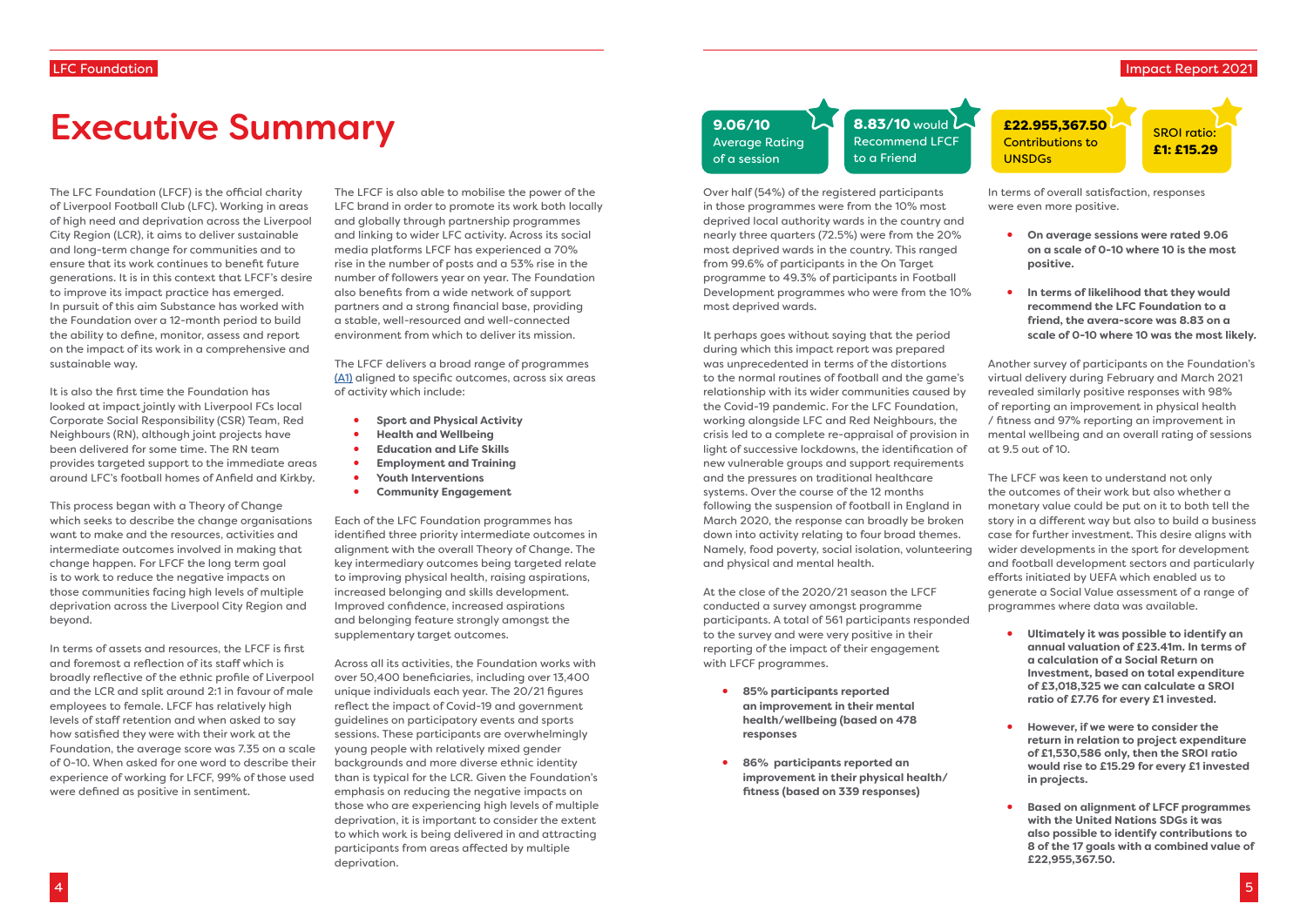# LFC Foundation

6

7

# Impact Report 2021

|                                                                                    | <b>Assets &amp; Resources</b><br><b>Finance/Investment</b>                                                                                                                                                                                                                                                                                                                                                                                                                                                                                                  |
|------------------------------------------------------------------------------------|-------------------------------------------------------------------------------------------------------------------------------------------------------------------------------------------------------------------------------------------------------------------------------------------------------------------------------------------------------------------------------------------------------------------------------------------------------------------------------------------------------------------------------------------------------------|
| Challenges                                                                         | Income generation work (unrestricted)<br><b>Grant funding (restricted £)</b><br><b>LFC - Premier League Status</b>                                                                                                                                                                                                                                                                                                                                                                                                                                          |
|                                                                                    | <b>Facilities &amp; Equipment</b>                                                                                                                                                                                                                                                                                                                                                                                                                                                                                                                           |
|                                                                                    | Leased access to #100 community and<br>school venues<br><b>Learning space at LFC stadium</b><br>Mobile sports delivery equipment                                                                                                                                                                                                                                                                                                                                                                                                                            |
|                                                                                    | IT and office equipment<br><b>Access to LFC stadium for fundraising</b>                                                                                                                                                                                                                                                                                                                                                                                                                                                                                     |
|                                                                                    | <b>Workforce (Skills &amp; Knowledge)</b>                                                                                                                                                                                                                                                                                                                                                                                                                                                                                                                   |
|                                                                                    | <b>Skilled and dedicated Board of Trustees</b><br>Full-time staff #50<br><b>Casual and sessional team #20</b><br><b>Volunteers</b>                                                                                                                                                                                                                                                                                                                                                                                                                          |
|                                                                                    | <b>Partners &amp; Community</b>                                                                                                                                                                                                                                                                                                                                                                                                                                                                                                                             |
| and an inability to fully realise opportunities<br>amongst communities<br><u>ဖ</u> | <b>Statutory (Local Authority, Education -</b><br><b>Schools and University, Police and Fire</b><br>Dept)<br><b>National: Premier League, Steve Morgan</b><br><b>Foundation, Big Lottery</b><br><b>LFC</b><br><b>Business Community (donors)</b><br><b>Supporters (local, domestic and global)</b><br>Ambassadors: High profile champions,<br>role-models and influencers<br><b>Other Football Foundations and Charities</b><br><b>Right to Play</b><br>Youth Voice (Panel and young researchers<br>- decision makers)<br>Local people and community spirit |
|                                                                                    | <b>Brand - Power of the Badge</b>                                                                                                                                                                                                                                                                                                                                                                                                                                                                                                                           |
| generatio                                                                          | <b>LFC and LFC Foundation Brand</b><br><b>Reputation locally and Internationally</b>                                                                                                                                                                                                                                                                                                                                                                                                                                                                        |
|                                                                                    | <b>Insight &amp; Evaluation</b>                                                                                                                                                                                                                                                                                                                                                                                                                                                                                                                             |
|                                                                                    | <b>Views system</b><br><b>Local insight</b><br><b>Youth Voice</b>                                                                                                                                                                                                                                                                                                                                                                                                                                                                                           |

**• Digital insights**

# **Activities**

## **Sport & Physical Activity**

- **• Targeted youth & inclusion activities**
- **• Youth outreach / open access**
- **• Family & adult inclusion activities**
- **• Oversees sport development**

#### **Health & Wellbeing**

- **• Targeted referral health specific**
- **• Accessible and inclusive programmes**

#### **Education & Life Skills**

- **• Targeted youth & inclusion activities**
- **• Youth outreach / open access**
- **• Family & adult inclusion activites**

**Reduce the impact on those communities facing**  communities facing **high levels of multiple deprivation across the**  Reduce the impact on those communities facin<br>high levels of multiple deprivation across the Region and beyond **Liverpool City Region and beyond** Liverpool City

#### **Employment & Training**

- **• Target youth & inclusion activities**
- **• Volunteering**
- **• Signposting**

### **Youth Interventions**

- **• Targeted youth & inclusion activities**
- **• Youth outreach / open access**

#### **Community Engagement**

- **• School projects**
- **• Local community projects**
- **• Fan engagement**

## **Marketing, Communications & Business Development**

- **• Social media presence**
- **• Accessible website**
- **• Partnership working**
- **• Income generation**

| <b>Intermediate</b> |
|---------------------|
| <b>Outcomes</b>     |

**IO1: Improved physical health and healthy lifestyles**

**IO2: Improved mental health, happiness and wellbeing**

**IO3: Increased aspiration, positive attitude and future plans**

**IO4: Improved confidence, self-esteem and resilience**

**IO5: Reduced social isolation**

**IO6: Increased participant / fan engagement**

**IO7: Improved relationships and mixing with peers**

**IO8: Sense of belonging and inclusion for all**

**IO9: Improved transferable life skills and knowledge**

**IO10: More young leaders and opportunties for volunteering**

# **Long Term Outcomes for those we work with**

**LTO1: Improved Health**

**More physically active lives and improved physical health**

**Improved mental health, happiness and wellbeing**

# **LTO2: Social**

**Improved relationships, social networks and sense of belonging**

**More cohesive communities**

**Reduced involvement in or entry into crime and** 

**ASB**

**LTO3: Economic & Education**

**Improved educational attainment and** 

**employability Vibrant and prosperous local economies**

**The impact of high levels of multiple deprivation across** 

The impact of high levels of multiple deprivation across

**Goal**

## **Table 1: The LFC Foundation Theory of Change**